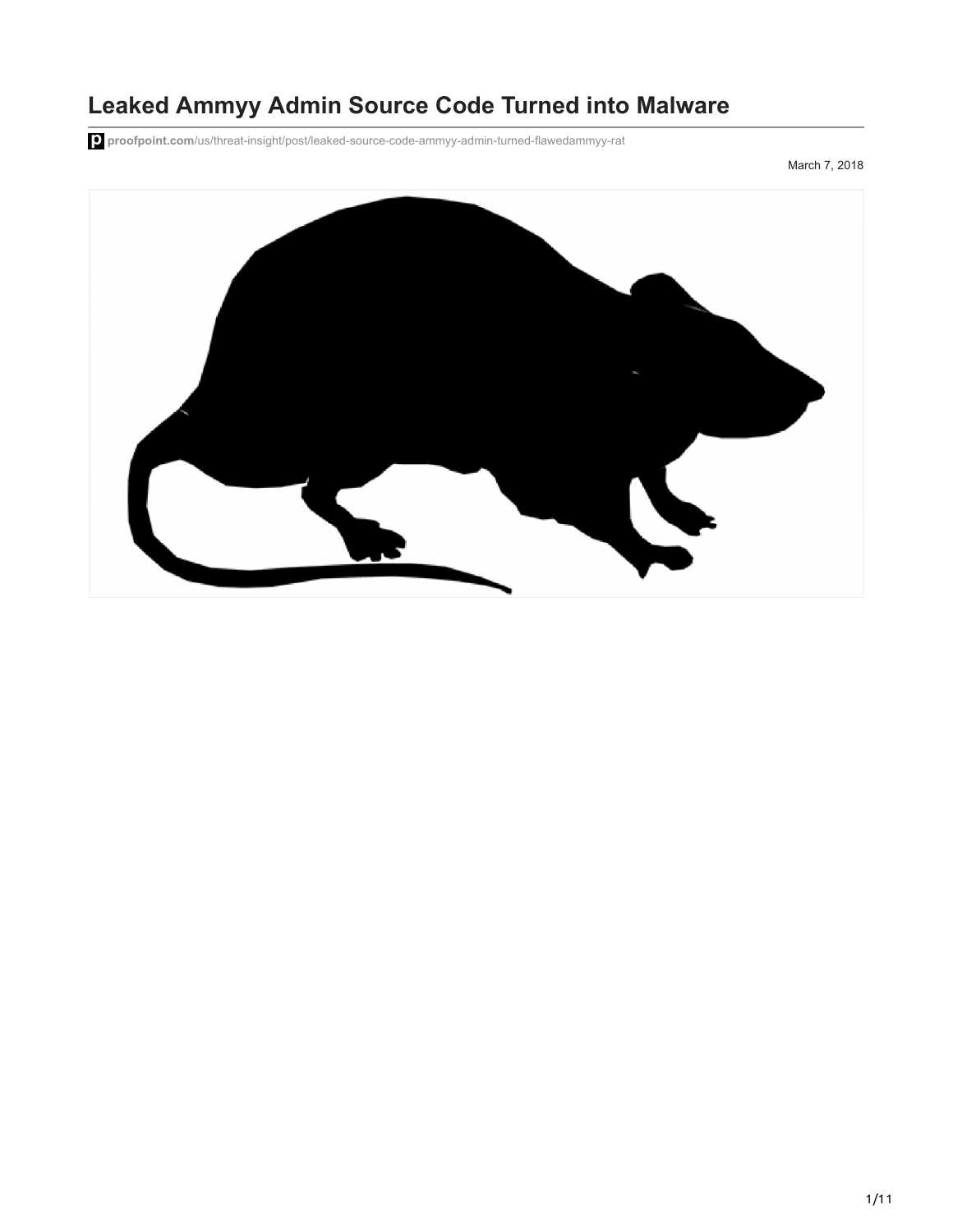

[Threat Insight](https://www.proofpoint.com/us/blog/threat-insight) Leaked Ammyy Admin Source Code Turned into Malware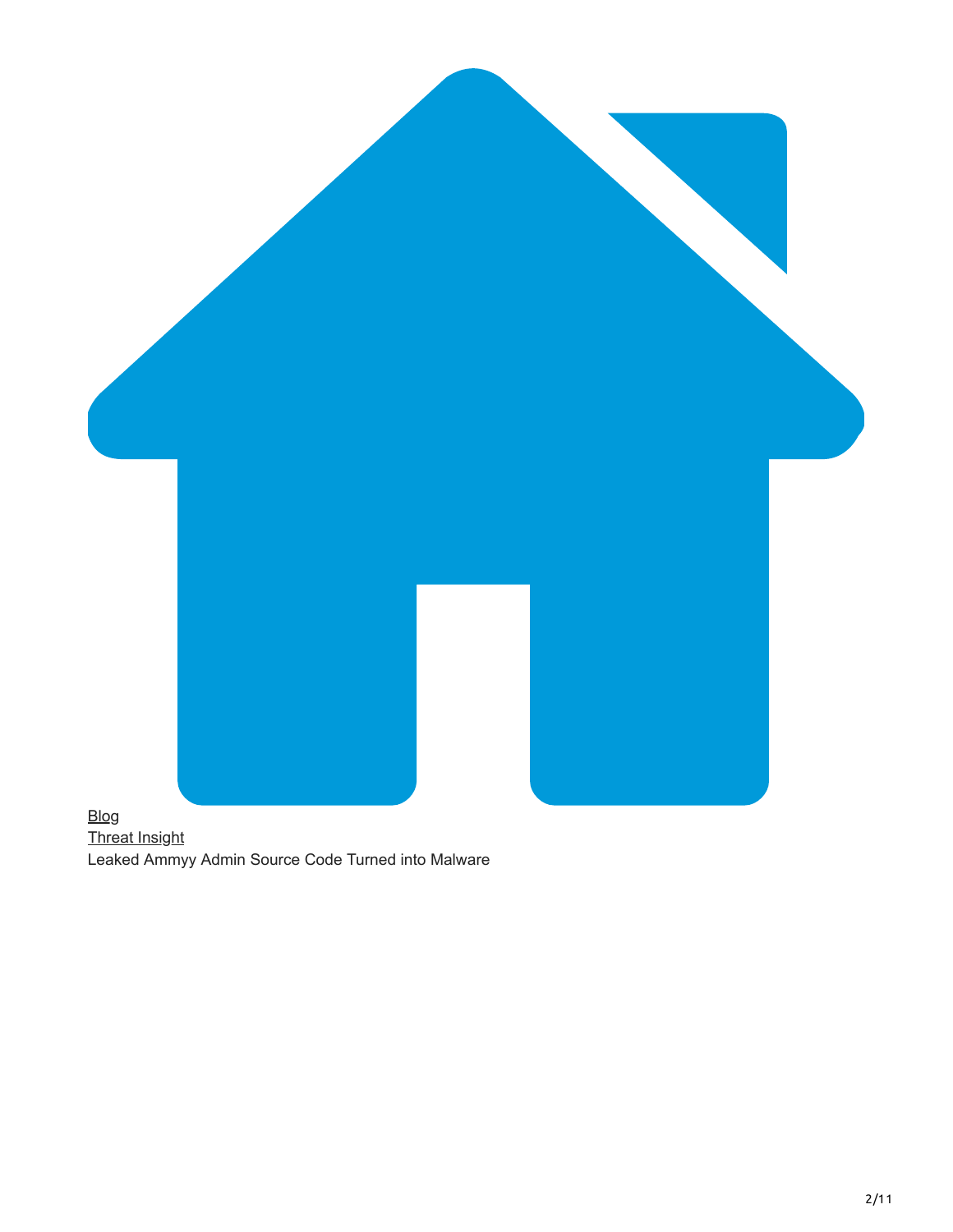

## March 07, 2018 Proofpoint Staff

### **Overview**

Proofpoint researchers have discovered a previously undocumented remote access Trojan (RAT) called FlawedAmmyy that has been used since the beginning of 2016 in both highly targeted [email attacks](https://www.proofpoint.com/us/email-visibility) as well as massive, multi-million message campaigns. Narrow attacks targeted the Automotive industry among others, while the large malicious spam campaigns appear to be associated with threat actor [TA505,](https://www.proofpoint.com/us/threat-insight/post/threat-actor-profile-ta505-dridex-globeimposter) an actor responsible for many large-scale attacks since at least 2014.

## **Delivery Analysis**

*March 5, 2018*

FlawedAmmyy Admin appeared most recently as the payload in massive email campaigns on March 5 and 6, 2018. The messages in these campaigns contained zipped .url attachments and both the messages and the delivery suggest they were sent by threat actor TA505, known for sending large-scale Dridex, Locky, and GlobeImposter campaigns, among others, over the last four years.

For example, on March 5, the messages were sent from addresses spoofing the recipient's own domain with subjects such as "Receipt No 1234567" (random digits, and first word could also be "Bill" or "Invoice") and matching attachments "Receipt 1234567.zip". The attachments were ZIP archives containing ".url" files with names such as "B123456789012.url". Again, these were apparently random digits (Figure 1).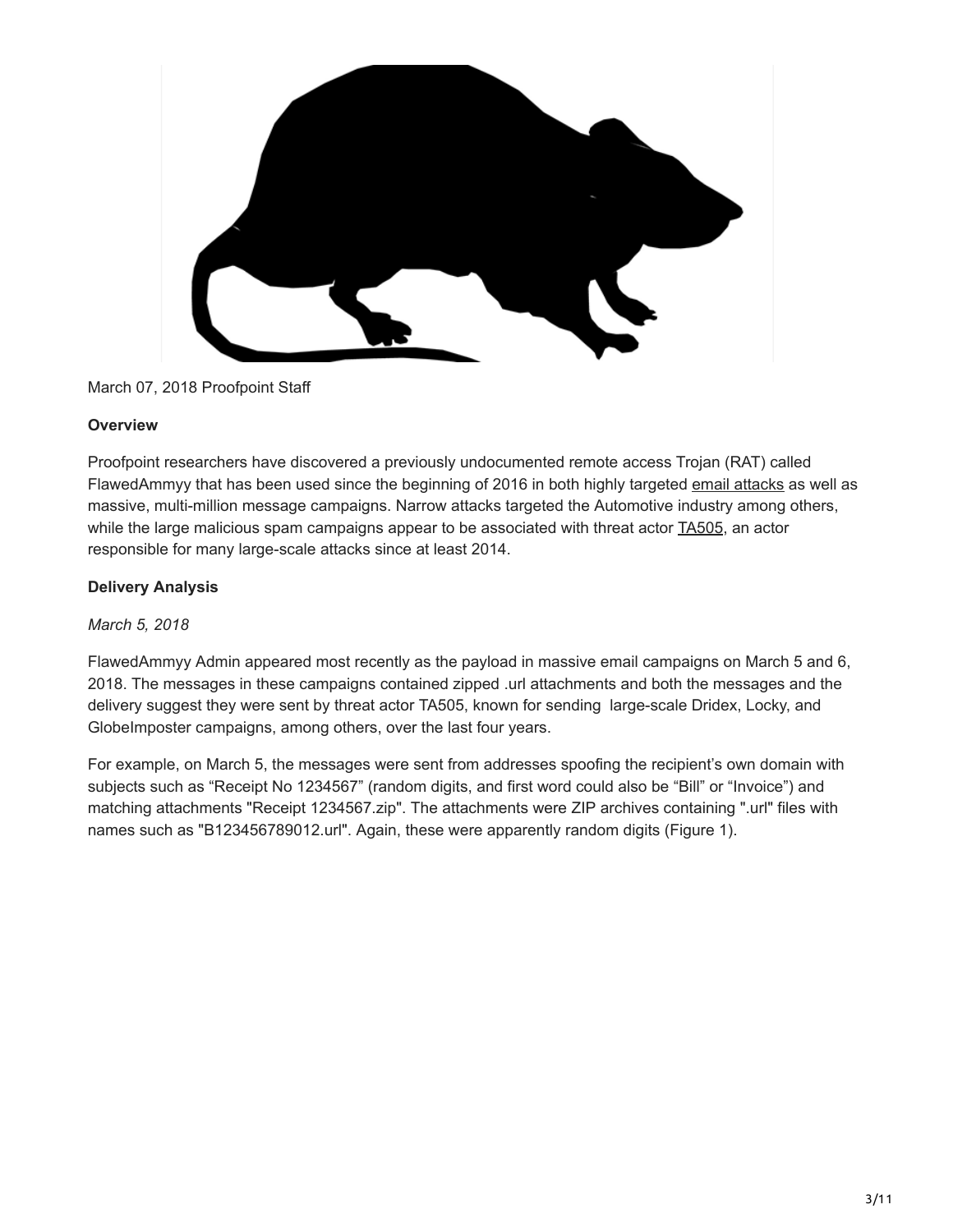| りじゅっ ー<br>Ы<br>$\geq$                          |                                                                    | bill No 0256853 - Message (Plain Text) |                                                                   |                                                     | ▣<br>$\qquad \qquad \blacksquare$       | $\mathbf{x}$      |
|------------------------------------------------|--------------------------------------------------------------------|----------------------------------------|-------------------------------------------------------------------|-----------------------------------------------------|-----------------------------------------|-------------------|
| File.<br>Message                               |                                                                    |                                        |                                                                   |                                                     |                                         | $\circ$ $\bullet$ |
| & Junk -<br>Delete                             | <b>D</b><br>Reply<br>Forward $\lim_{n \to \infty}$<br>Reply<br>All | <sup>特</sup> Create New                | $\sqrt{N}$<br>Move<br>$\frac{1}{2}$ -<br>$\overline{\phantom{a}}$ | Mark Unread<br><b>Categorize</b> v<br>₹ Follow Up + | æ<br>d, -<br>Translate<br>$\approx$ $-$ | Zoom              |
| Delete<br>From:                                | Respond                                                            | Quick Steps                            | Move<br>$\overline{\mathbb{R}}$                                   | Tags<br>$\overline{\mathbb{R}}$<br>Sent:            | Editing<br>Mon 3/5/2018 8:59 AM         | Zoom              |
| To:<br>$C_{\mathbf{C}}$<br>Subject:<br>Message | bill No 0256853<br>bill 0256853.zip (465 B)                        |                                        |                                                                   |                                                     |                                         |                   |
| Please find your bill attached                 | Thank you for using online billing.                                |                                        |                                                                   |                                                     |                                         | t,<br>▲           |
| Regards                                        |                                                                    |                                        |                                                                   |                                                     |                                         | $\equiv$          |
| <b>Marva Reasons</b>                           |                                                                    |                                        |                                                                   |                                                     |                                         | ▼                 |
| Marva Reasons                                  |                                                                    |                                        |                                                                   |                                                     |                                         | ۸                 |

*Figure 1: Sample email from March 5, 2018, Ammyy Admin malware campaign*



*Figure 2: Contents of the .url file*

The .url files are interpreted by Microsoft Windows as "Internet Shortcut" files [1], examples of which can be found in the "Favorites" folder on Windows operating systems. This type of file can be created manually [2]; they are intended to serve as links to internet sites, launching the default browser automatically. However, in this case the attacker specified the URL to be a "file://" network share instead of the typical http:// link. As a result, the system downloads and executes a JavaScript file over the SMB protocol rather than launching a web browser if the user clicks "Open" on the warning dialog shown in Figure 3.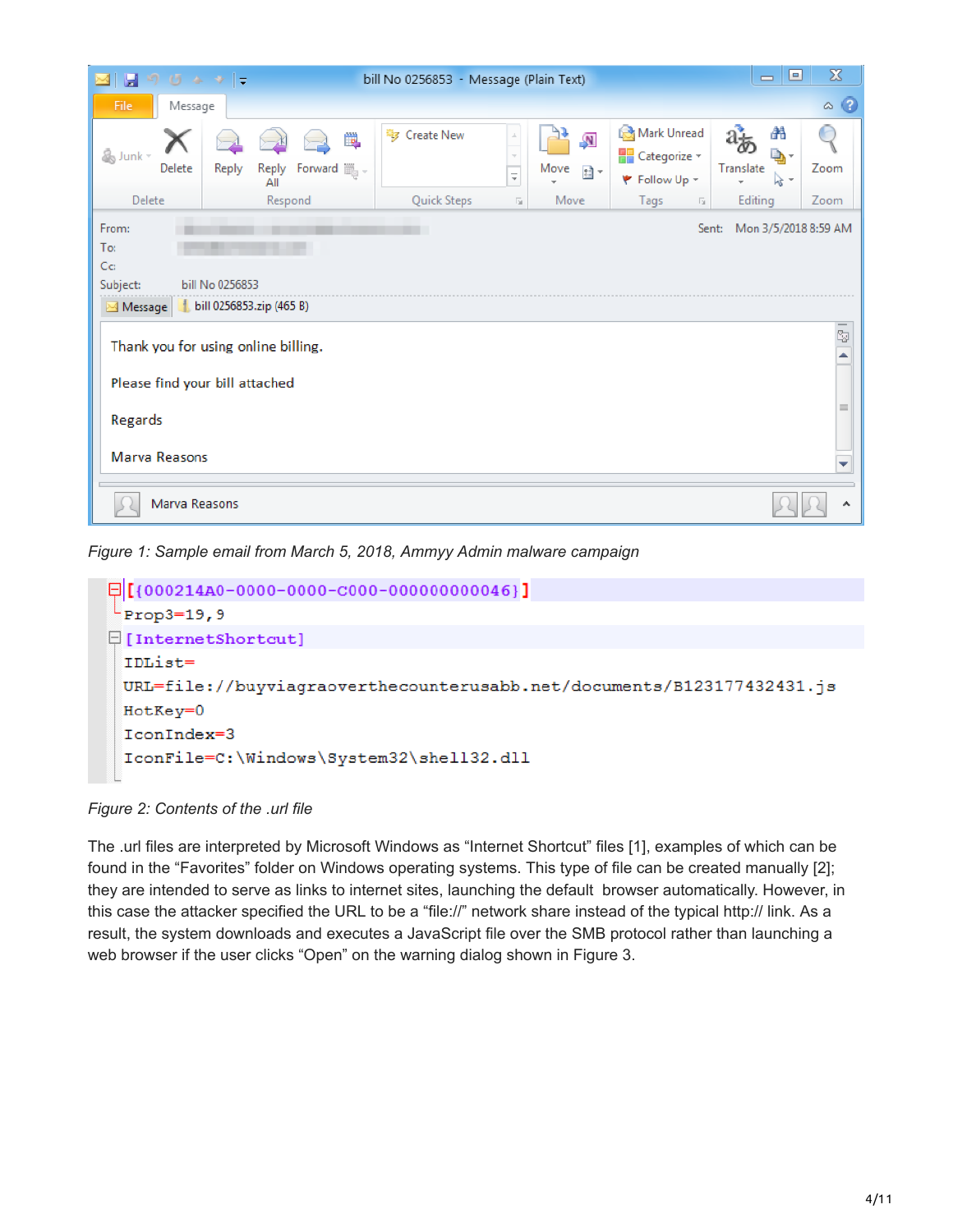| Open File - Security Warning                                                                                                                                                      |
|-----------------------------------------------------------------------------------------------------------------------------------------------------------------------------------|
| Do you want to open this file?                                                                                                                                                    |
| Name: ounterusabb.net\documents\B123177432431.js<br>Publisher: Unknown Publisher                                                                                                  |
| Type: JScript Script File<br>From: \\buyviagraoverthecounterusabb.net\docume                                                                                                      |
| Cancel<br>Open                                                                                                                                                                    |
| While files from the Internet can be useful, this file type can<br>potentially harm your computer. If you do not trust the source, do not<br>open this software. What's the risk? |

*Figure 3: Warning dialog displayed after double-clicking the .url file*

This JavaScript in turn downloads Quant Loader, which, in this case, fetched the FlawedAmmyy RAT as the final payload. The use of ".url" files and SMB protocol downloads is unusual, and this is the first time we have seen these methods combined.

*March 1, 2018*

The FlawedAmmyy RAT previously appeared on March 1 in a narrowly targeted attack. Emails contained an attachment 0103\_022.doc (Figure 4), which used macros to download the FlawedAmmyy malware directly. This sample used the same command and control (C&C) address as the sample from the massive campaign on March 5.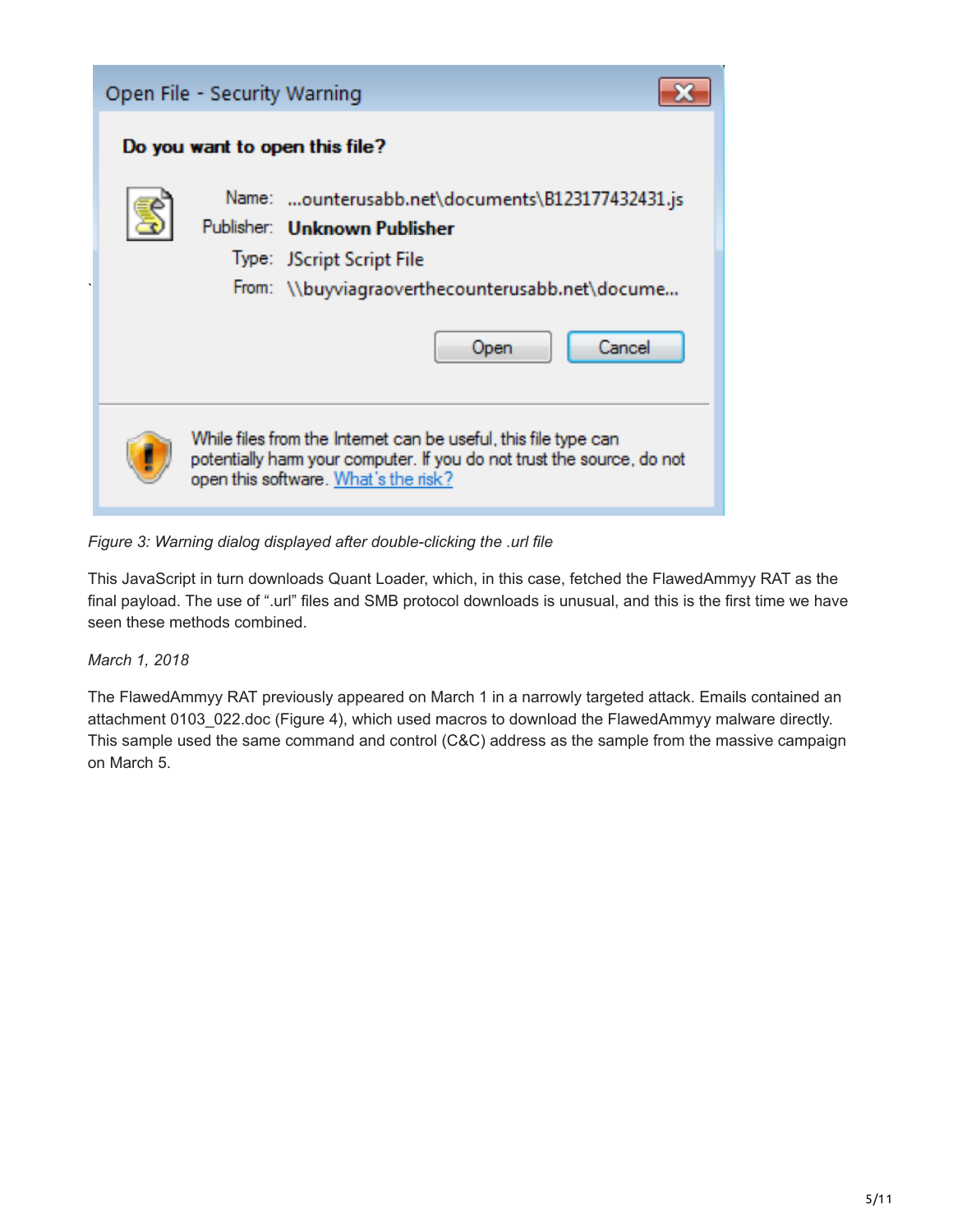

*Figure 4: Screenshot of the document attachment from March 1, 2018, FlawedAmmyy campaign*

*January 16, 2018*

We also observed this [RAT](https://www.proofpoint.com/us/threat-reference/malware) in a narrowly targeted attack that included the automotive industry. Emails contained the attachment 16.01.2018.doc which used macros to download the FlawedAmmyy RAT directly.

## **Malware Analysis**

FlawedAmmyy is based on leaked source code for Version 3 of the Ammyy Admin remote desktop software. As such FlawedAmmyy contains the functionality of the leaked version, including:

- Remote Desktop control
- File system manager
- Proxy support
- Audio Chat

```
.rdata:00477CB0 ; const WCHAR ClassName
.rdata:00477CB0 ClassName:
                                                         ; DATA XREF: sub 407F40+F3To
.rdata:00477CB0
                                                         ; sub 407F40+12DTo
                                 unicode 0, <AnnyyAdminTarget3>,0
.rdata:00477CB0
.rdata:00477CD4 ; char aInTrmainStartE[]
.rdata:00477CD4 aInTrmainStartE db 'in TrMain::Start() error=%d',0
```
*Figure 5: Strings from the analyzed January 16 sample contain references to the leaked Ammyy Admin Version 3*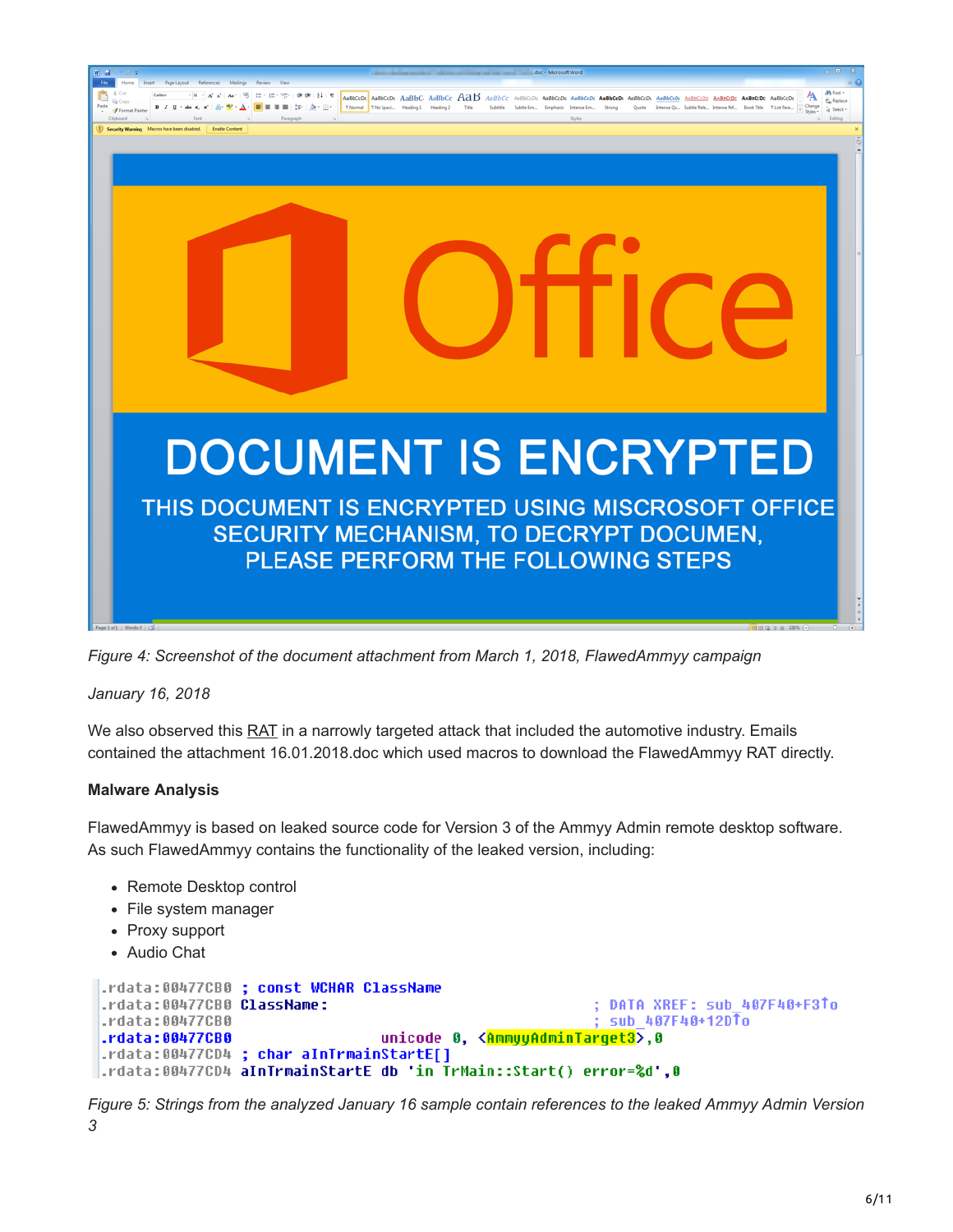| 345 | // create window                              |                       |
|-----|-----------------------------------------------|-----------------------|
| 346 |                                               |                       |
| 347 | LPCSTR szClassName = " $AmmyyAdminTarget3"$ ; |                       |
| 348 |                                               |                       |
| 349 | WNDCLASSEX wndclass;                          |                       |
| 350 |                                               |                       |
| 351 | wndclass.cbSize                               | $=$ sizeof(wndclass); |
|     |                                               |                       |

*Figure 6: Snippet of Ammyy Admin Version 3 source code, file TrMain.cpp*

The FlawedAmmyy C&C protocol occurs over port 443 with HTTP. In the initial handshake, sent by the client to the server, the first byte is always "=", followed by 35 obfuscated and SEAL-encrypted bytes. After a server response (0x2d00), the infected client sends the second packet. This packet has a 5-byte header that includes the length of the rest of the packet (0x78). The body of this packet contains cleartext key-value pairs:

| 00000000 | 3d bd                   |                         |       |  |  |    | a0 6e |  |                |  | 67                      | $= yI$ .nb?#g                                    |
|----------|-------------------------|-------------------------|-------|--|--|----|-------|--|----------------|--|-------------------------|--------------------------------------------------|
| 00000010 | 1d                      | <b>D</b>                |       |  |  | dØ | 65 8d |  |                |  | 87                      | $\overline{}$ .?.{ e7I./.                        |
| 00000020 |                         | $cf$ 67 b8 a0           |       |  |  |    |       |  |                |  |                         | .9.                                              |
| 00000000 |                         |                         | 2d 00 |  |  |    |       |  |                |  |                         |                                                  |
| 00000024 |                         | 38 78 00 00 00 69 64 3d |       |  |  |    | 35    |  |                |  |                         | $8x$ id= $54$                                    |
| 00000034 | 26 6f 73 3d 37 20 53 50 |                         |       |  |  |    |       |  |                |  | 31 20 78 36 34 26 70 72 | $&0s=7$ SP 1 $x64&0r$                            |
| 00000044 |                         | 69 76 3d 41 64 6d 69 6e |       |  |  |    |       |  |                |  | 26 63 72 65 64 3d 57 4f | iv=Admin &cred=W0                                |
| 00000054 |                         | 52 4b 47 52 4f 55 50 5c |       |  |  |    |       |  |                |  | 24 26 70                | RKGROUP\ \$&p                                    |
| 00000064 |                         | 63 6e 61 6d 65 3d       |       |  |  |    |       |  |                |  | 61 76 6e 61             | $c$ name= $\blacksquare$ . $\blacksquare$ & avna |
| 00000074 |                         | 6d 65 3d 26 62 75 69 6c |       |  |  |    |       |  |                |  | 64 5f 74 69 6d 65 3d 32 | $me = \delta b$ uil d_time=2                     |
| 00000084 | 30 2d 30 32 2d 32 30 31 |                         |       |  |  |    | 38 20 |  |                |  |                         | $0 - 02 - 2018$                                  |
| 00000094 | 31 30 20 50 4d 26 63 61 |                         |       |  |  |    |       |  | 72 64 3d 30 26 |  |                         | 10 PM&ca rd=0&                                   |
| 000000A1 |                         | 0b 00                   |       |  |  |    |       |  |                |  |                         | $\sim 10$                                        |
| 00000002 |                         | 0c                      |       |  |  |    |       |  |                |  |                         |                                                  |

*Figure 7: Screenshot of FlawedAmmyy C&C protocol from Wireshark*

*Table 1: Explanation of the key-value pairs sent by the infected client in the second packet*

| <b>Parameter</b> | <b>Explanation</b>                                                                                                        | <b>Example Value</b>    |
|------------------|---------------------------------------------------------------------------------------------------------------------------|-------------------------|
| id               | 8 digit number, the first digit always being '5' and the remaining 7<br>chosen at random on initialization of the malware | 53466221                |
| <b>OS</b>        | Operating system                                                                                                          | 7 SP1 x86               |
| priv             | Privilege                                                                                                                 | Admin                   |
| cred             | Username                                                                                                                  | DOMAIN\Username1        |
| pcname           | Computer name                                                                                                             | Computer3               |
| avname           | Antivirus product name obtained via WMI query                                                                             | <b>Windows Defender</b> |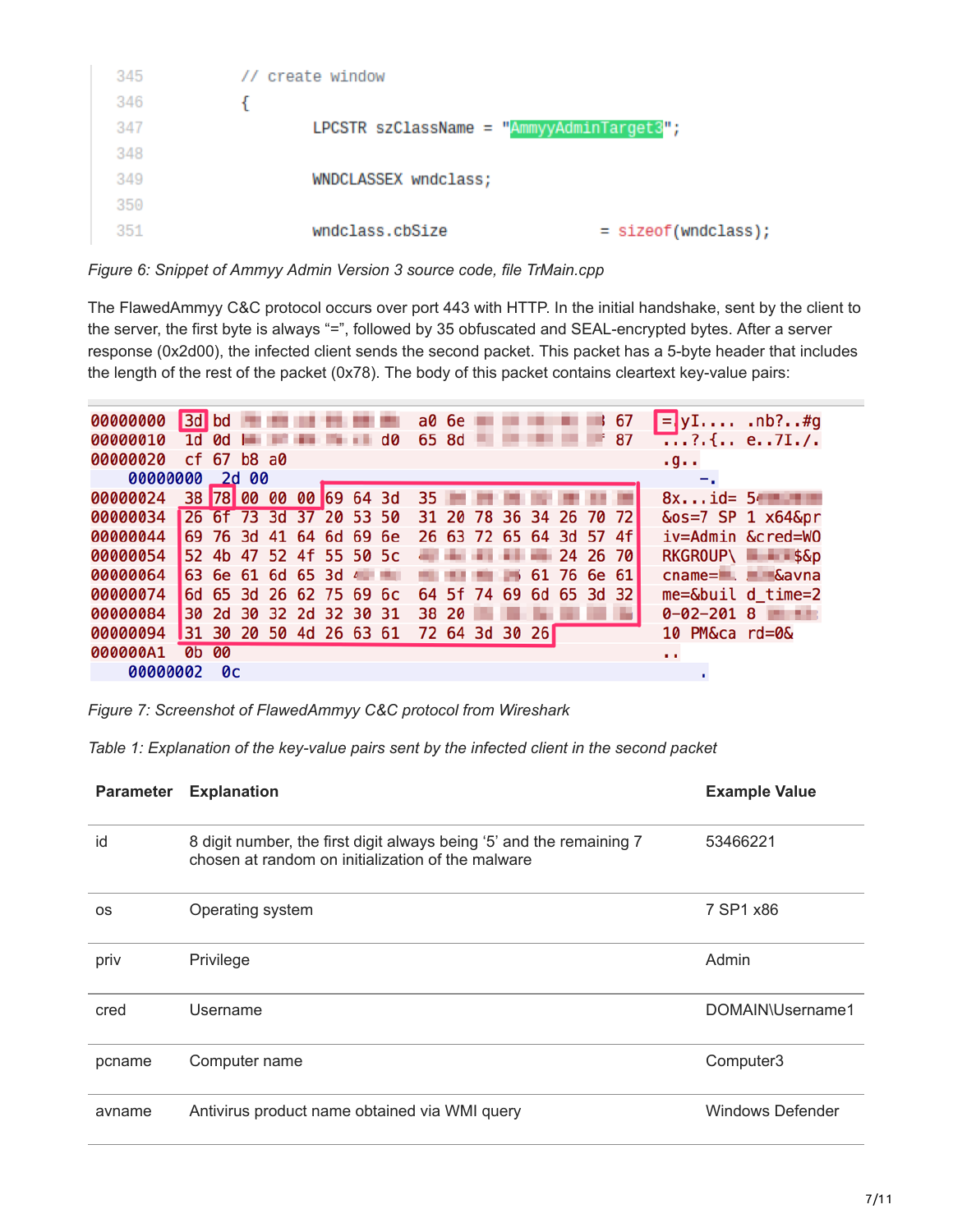| card       | 1 if a usable smart-card is inserted into a reader, 0 otherwise     |                     |
|------------|---------------------------------------------------------------------|---------------------|
| build time | Malware build time, obtained at runtime by reading the PE timestamp | 14-01-2018 6:34:27  |
|            | field from its file on disk                                         | 20-02-2018 16:43:10 |

### **Conclusion**

Ammyy Admin is a popular remote access tool used by businesses and consumers to handle remote control and diagnostics on Microsoft Windows machines. However, leaked source code for Version 3 of Ammyy Admin has emerged as a Remote Access Trojan called FlawedAmmyy appearing in a variety of malicious campaigns. For infected individuals, this means that attackers potentially have complete access to their PCs, giving threat actors the ability to access a variety of services, steal files and credentials, and much more. We have seen FlawedAmmyy in both massive campaigns, potentially creating a large base of compromised computers, as well as targeted campaigns that create opportunities for actors to steal customer data, proprietary information, and more.

## **References**

[1] [https://msdn.microsoft.com/en-us/library/windows/desktop/bb776784\(v=vs.85\).aspx](https://msdn.microsoft.com/en-us/library/windows/desktop/bb776784(v=vs.85).aspx)

[2] <https://forums.asp.net/t/1563309.aspx?How+to+create+InternetShortcut+url+>

### **Indicators of Compromise (IOCs)**

*March 5 campaign:*

| <b>IOC</b>                                                             | <b>IOC</b><br><b>Type</b> | <b>Description</b>                                             |
|------------------------------------------------------------------------|---------------------------|----------------------------------------------------------------|
| 18436342cab7f1d078354e86cb749b1de388dcb4d1e22c959de91619947dfd63       | <b>SHA256</b>             | bill 0256853.zip                                               |
| d82ca606007be9c988a5f961315c3eed1b12725c6a39aa13888e693dc3b9a975       | SHA256                    | B123177432431.url                                              |
| file[:]//buyviagraoverthecounterusabb[.]net/documents/B123456789012.js | <b>URL</b>                | <b>SMB URL</b><br>contained in the<br><b>Internet Shortcut</b> |
| 8903d514549aa9568c7fea0123758b954b9703c301b5e4941acb33cccd0d7c57       | <b>SHA256</b>             | B37348362793.js<br>(downloaded over<br>SMB)                    |
| hxxp://chimachinenow[.]com/kjdhc783                                    | <b>URL</b>                | JS Payload<br>Example                                          |
| hxxp://highlandfamily[.]org/kjdhc783                                   | <b>URL</b>                | <b>JS Payload</b><br>Example                                   |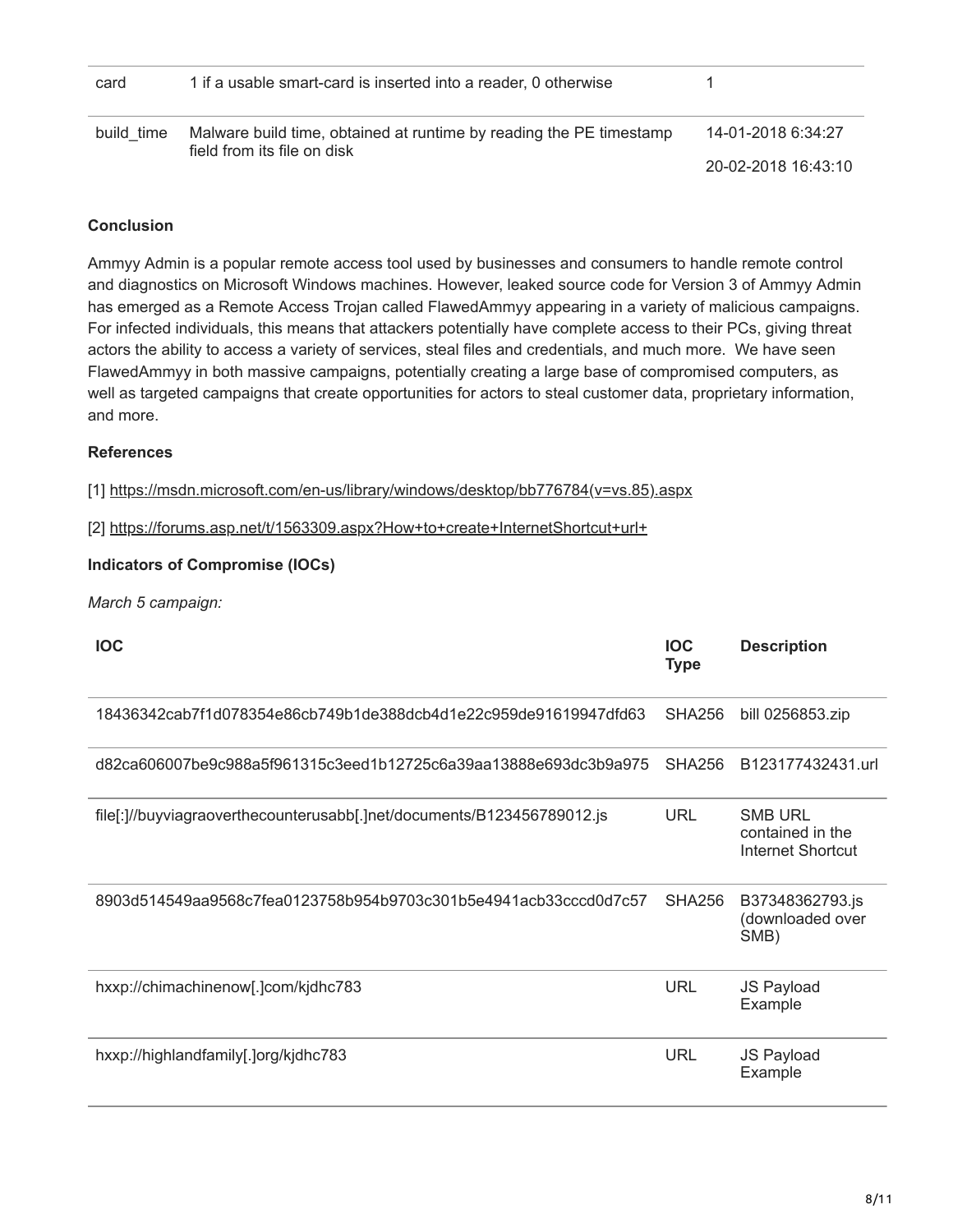| hxxp://intra[.]cfecgcaquitaine[.]com/kjdhc783                    | <b>URL</b>                | JS Payload<br>Example                           |
|------------------------------------------------------------------|---------------------------|-------------------------------------------------|
| hxxp://motifahsap[.]com/kjdhc783                                 | <b>URL</b>                | <b>JS Payload</b><br>Example                    |
| hxxp://sittalhaphedver[.]com/p66/kjdhc783                        | <b>URL</b>                | JS Payload<br>Example                           |
| 2b53466eebd2c65f81004c567df9025ce68017241e421abcf33799bd3e827900 | <b>SHA256</b>             | <b>Quant Loader</b>                             |
| hxxp://wassronledorhad[.]in/q2/index.php                         | <b>SHA256</b>             | Quant Loader C&C                                |
| hxxp://balzantruck[.]com/45rt.exe                                | <b>SHA256</b>             | <b>Quant Loader</b><br>Payload<br>(FlawedAmmyy) |
| 0d100ff26a764c65f283742b9ec9014f4fd64df4f1e586b57f3cdce6eadeedcd | <b>SHA256</b>             | FlawedAmmyy                                     |
| 179.60.146[.]3:443                                               | IP:Port                   | FlawedAmmyy<br>C&C                              |
| March 1 campaign:                                                |                           |                                                 |
| <b>IOC</b>                                                       | <b>IOC</b><br><b>Type</b> | <b>Description</b>                              |
| 9a7fb98dd4c83f1b4995b9b358fa236969e826e4cb84f63f4f9881387bc88ccf | <b>SHA256</b>             | Macro MHT<br>document<br>Example                |
| hxxp://185.176.221[.]54/chrome.exe                               | <b>SHA256</b>             | Payload<br>download                             |
| b0ad80bf5e28e81ad8a7b13eec9c5c206f412870814d492b78f7ce4d574413d2 | <b>SHA256</b>             | FlawedAmmyy                                     |
| 179.60.146[.]3:443                                               | IP:Port                   | C&C                                             |
| January 16 campaign:                                             |                           |                                                 |
| <b>IOC</b>                                                       | <b>IOC Type</b>           | <b>Description</b>                              |
| cafa3466e422dd4256ff20336c1a032bbf6e915f410145b42b453e2646004541 | <b>SHA256</b>             | FlawedAmmyy                                     |
| 194.165.16.11[:]443                                              | IP:Port                   | C&C                                             |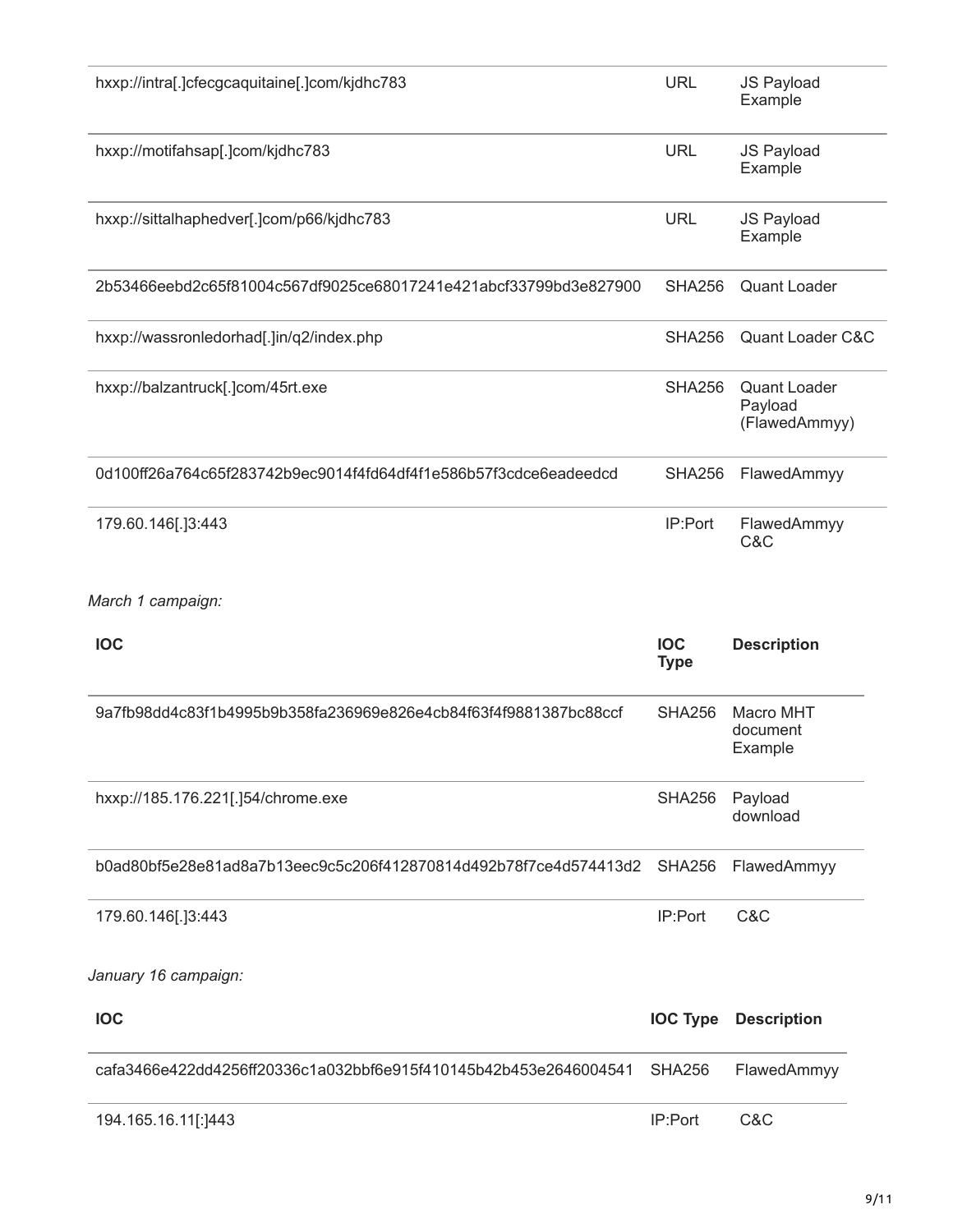| <b>IOC</b>                                                       | <b>IOC Type</b> | <b>Description</b> |
|------------------------------------------------------------------|-----------------|--------------------|
| 404d3d65430fbbdadedb206a29e6158c66a8efa2edccb7e648c1dd017de47572 | <b>SHA256</b>   | FlawedAmmyy        |
| cc0205845562e017ff8b3aafb17de167529d113fc680e07ee9d8753d81487b2f | <b>SHA256</b>   | FlawedAmmyy        |
| 790e7dc8b2544f1c76ff95e56315fee7ef3fe623975c37d049cc47f82f18e4f2 | <b>SHA256</b>   | FlawedAmmyy        |
| 2d19c42f753dcee5b46344f352c11a1c645f0b77e205c218c985bd1eb988c7ce | <b>SHA256</b>   | FlawedAmmyy        |
| 6e701670350b4aea3d2ead4b929317b0a6d835aa4c0331b25d65ecbfbf8cb500 | <b>SHA256</b>   | FlawedAmmyy        |
| 3cd39abdbeb171d713ee8367ab60909f72da865dbb3bd858e4f6d31fd9c930d0 | <b>SHA256</b>   | FlawedAmmyy        |
| 1f5d31d41ebb417d161bc49d1c50533fcbff523bb583883b10b14974a3de8984 | <b>SHA256</b>   | FlawedAmmyy        |
| 6877ac35a3085d6c10fa48655cf9c2399bd96c3924273515eaf89b511bbe356a | <b>SHA256</b>   | FlawedAmmyy        |
| 059c0588902be3e8a5d747df9e91f65cc50d908540bdeb08acf15242cc9a25b5 | <b>SHA256</b>   | FlawedAmmyy        |
| c8b202e5a737b8b5902e852de730dbd170893f146ab9bbc9c06b0d93a7625e85 | <b>SHA256</b>   | FlawedAmmyy        |
| 927fa5fea13f8f3c28e307ffea127fb3511b32024349b39bbaee63fac8dcded7 | <b>SHA256</b>   | FlawedAmmyy        |
| 6048a55de1350238dfc0dd6ebed12ddfeb0a1f3788c1dc772801170756bf15c7 | <b>SHA256</b>   | FlawedAmmyy        |
| adfdead4419c134f0ab2951f22cfd4d5a1d83c0abfe328ae456321fccf241eb6 | <b>SHA256</b>   | FlawedAmmyy        |
| 022f662903c6626fb81e844f7761f6f1cbaa6339e391468b5fbfb6d0a1ebf8cb | <b>SHA256</b>   | FlawedAmmyy        |
| 3f5f5050adcf0d0894db64940299ac07994c4501b361dce179e3d45d9d155adf | <b>SHA256</b>   | FlawedAmmyy        |
| cafa3466e422dd4256ff20336c1a032bbf6e915f410145b42b453e2646004541 | <b>SHA256</b>   | FlawedAmmyy        |

List of code-signing Certificates used:

 $\overline{\phantom{a}}$ 

| <b>Subject Name</b> | <b>Serial Number</b>                               |
|---------------------|----------------------------------------------------|
| CYBASICS LTD        | 00 BB AE 27 7A C3 D9 CF 3F 85 00 86 A3 14 E7 0A D7 |
| CYBASICS LTD        | 7F 6B 67 8E 66 DD 35 D6 58 9D 9B B2 0F C3 BA 0B    |

—<br>—